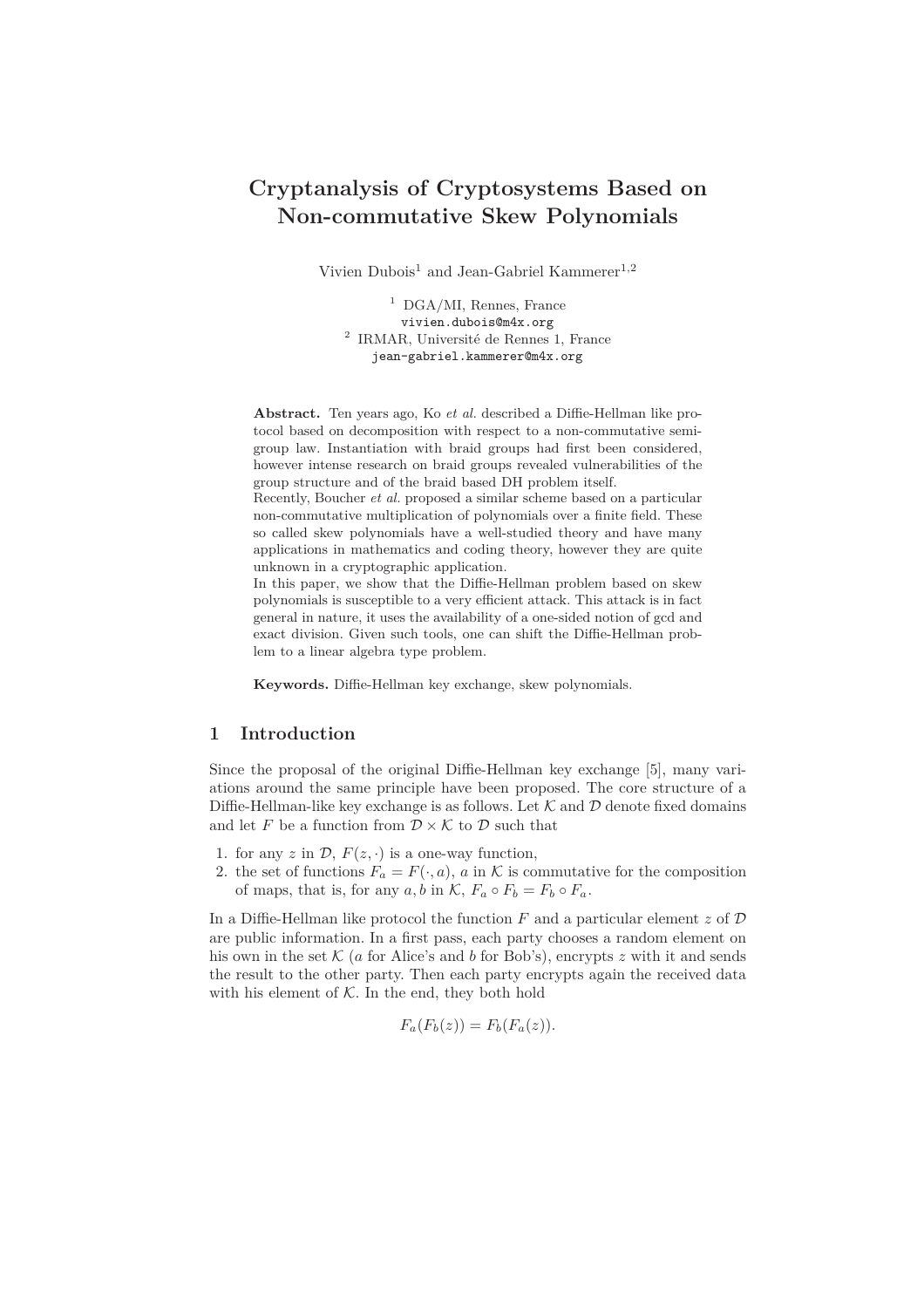The security of the protocol assumes that given  $F_a(z)$  and  $F_b(z)$  it is infeasible to compute this common data (computational DH assumption). Of course, the assumption cannot be true if  $F(\cdot, z)$  is not a one-way function since one can (for instance) recover *a* from  $F_a(z)$  and stand in the same position as Alice.

The original proposal by Diffie and Hellman was to set *F* to the exponentiation of  $z$  by  $\alpha$  in a multiplicative group [5]. When  $z$  is a fixed group element, its powers describe a cyclic (hence commutative) subgroup. The one-wayness of  $F(z, \cdot)$  means the infeasability of identifying the power (discrete logarithm) of z corresponding with an arbitrary element of  $\langle z \rangle$ . This proposal seems to find satisfactory instantations and is by far the most widely used. On the other hand, there has been several attempts at building functions  $F$  for a Diffie-Hellman protocol from non-commutative algebraic structures. In general, these schemes rely on a particular factorization problem rather than on discrete logarithms. Furthermore, they all appear as variations of the following construction [6].

*Generic Diffie-Hellman protocol based on a non-commutative semigroup.* Let  $(\mathcal{D}, \diamond)$  be a non-commutative semigroup (that is, it needs not have either a neutral element nor all elements to have an inverse). Elements of *D* may decompose in a large number of ways in general. Therefore it is assumed that given elements  $z, z'$  of  $D$  such that  $z'$  admits a factorization of the shape  $u \circ z \circ v$ , it is intractable to find such left and right factors *u, v*. Hence, one defines the set *K* to be ordered pairs  $[u, v]$  and one defines  $F : (z, [u, v]) \mapsto u \diamond z \diamond v$ . When the aforementioned decomposition problem is intractable, *F* has Property 1. For Property 2 to be fulfilled too, we need functions  $F(\cdot, [u, v])$  to commute. This is ensured by choosing elements  $u, v$  in a *commutative* sub-semigroup  $S$ . Hence,  $K = S \times S$ . Note that this specialization modifies the one-wayness property of *F*. It becomes: given an element *z* of *D* and an element *z'* in  $S \diamond z \diamond S$  where *S* is a commutative sub-semigroup, find *u* and *v* in *S* such that  $z' = u \diamond z \diamond v$ .

At this point, it is not clear whether picking left and right factors in a commutative sub-semigroup weakens the decomposition problem. Either way, the cryptosystem can hardly save such a property. Encountered variations of the above description are choosing *u* and *v* in distinct subsets  $\mathcal{L}, \mathcal{R}$  that are either both commutative or commute the one with the other (in this case, one party of the Diffie-Hellman protocol uses  $\mathcal{L} \times \mathcal{R}$  while the other one uses  $\mathcal{R} \times \mathcal{L}$ ). A more general setting may not require the commutative semigroup *S* to be a subset of *D*: it simply needs to act in a different way on the left and on the right of *D*. This is even more analogous to a general discrete log scheme where *D* may be an arbitrary cyclic group while  $S$  is a set of modular integers.

*Instantiations.* A well-known example of such a scheme based on a full group structure is the one on braid groups [6]. In this setting, pairs of the shape  $[u, u^{-1}]$ are considered and the associated decomposition problem is called conjugacy problem. There had already been partial (still exponential) attacks on the general conjugacy problem in braid groups (see for instance [7] for a survey). It turned out a specific polynomial time algorithm exists to attack the Diffie-Hellman assumption in braid groups [3]. The attack uses the property that braid group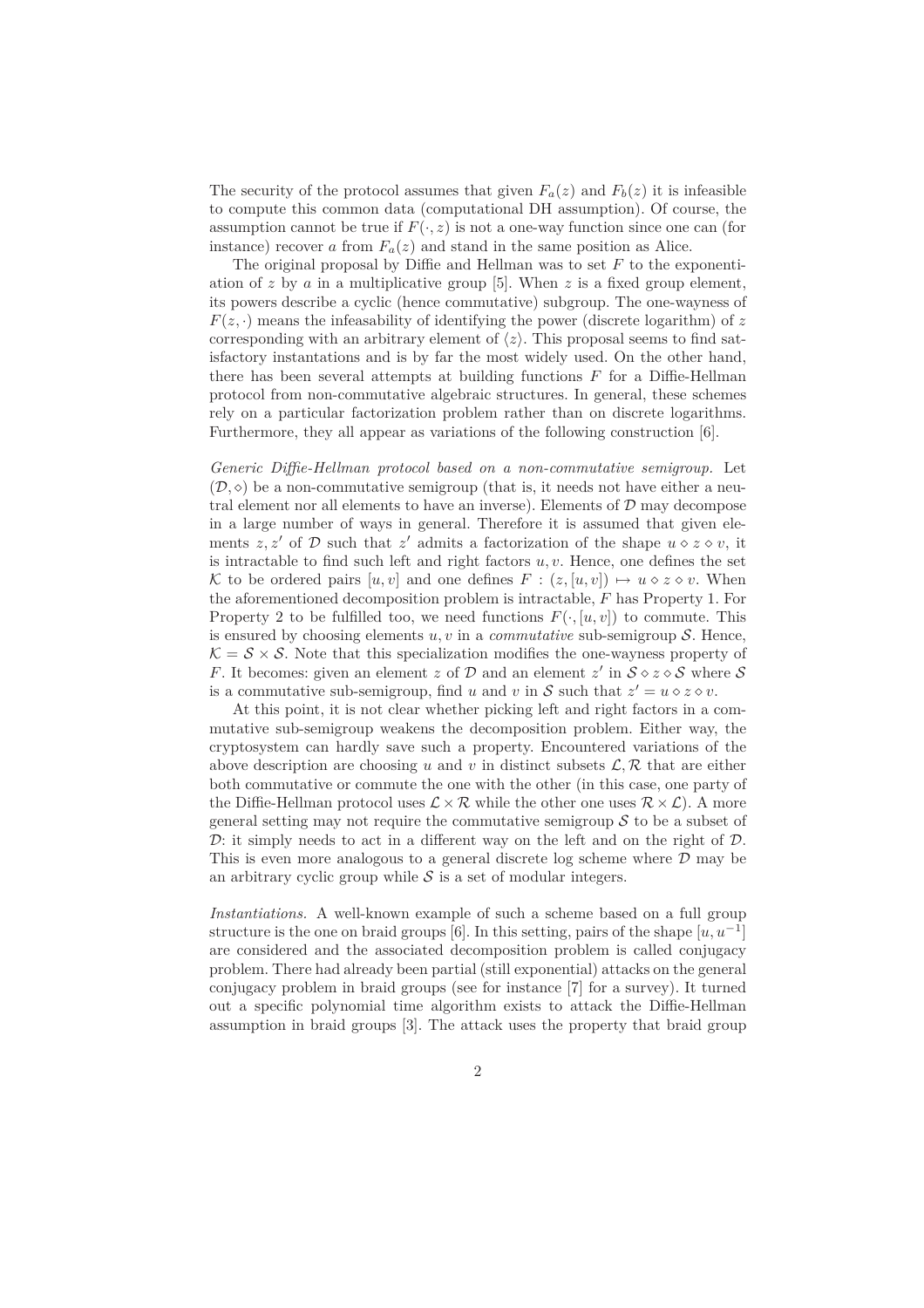elements can be represented by invertible matrices over some (complicated) ring. For any element *z* of the braid group, we denote by *Z* the associated matrix. Then, the conjugacy problem arising in the DH-like protocol rewrites to finding *U* in the representation of the particular commutative set *S* such that  $Z' = UZU^{-1}$ where *Z, Z′* are public matrices such that at least one such solution *U* exists. Candidate solutions can be found by solving the linear algebraic problem: find a matrix *U* such that  $Z'U - UZ = 0$  and  $S_iU - US_i = 0$  for any generator  $s_i$  of *S*. The above system in general has many solutions that are not representatives of elements of the braid groups. When it is not possible to sieve them, it does not solve the conjugacy problem. However, the authors further observed that any invertible solution of the above linear system (a random solution is invertible with high probability) has the property of commuting with the elements of  $S$ , and as a consequence is equally useful to uncover the shared output of the Diffie-Hellman protocol. Albeit polynomial, this attack did not yield a practical break as is. Yet, instantiation of the Diffie-Hellman protocol with braid groups does not seem to be still investigated.

Recently, Boucher *et al*. proposed a Diffie-Hellman scheme (and a companion ElGamal scheme) based on so called skew polynomials [1]. Skew polynomials are polynomials over a finite field with a particular non-commutative multiplication which uses the Frobenius field automorphism. They were introduced by Ore in 1933 [8] and have found many applications in applied mathematics and coding theory. The proposed Diffie-Hellman scheme follows the previous description with multiplication of skew polynomials as the non-commutative law. Hence, it is an instantiation of the non-commutative Diffie-Hellman protocol which is not based on a full group law.

*Our contribution.* In this paper, we show that the scheme of Boucher *et al.* is susceptible to a very efficient attack. The attack in fact only remotely uses the structure of skew polynomials, it only uses the availability of a notion of left (or right) gcd and of a related exact division procedure in the underlying domain. In any such setting, one can shift solving the relevant decomposition problem to a linear algebra type problem.

Similarly to the attack on the braid DH scheme, not all solutions of the linear type problem are solutions of the initial decomposition problem. *Real solutions* satisfy one additional condition (such as invertibility in the case of the braid DH scheme). Particular heuristics must be used, then, to find real solutions among the solutions of the linear problem. Based on an assumption which is satisfied in practice for skew polynomials, one can very easily get a real solution by means of gcds, and the attack is completely polynomial time.

We first describe the precise setting and working of the attack without reference to skew polynomials and then describe application to this particular case. Then we consider a possible variation of the scheme based on modular skew polynomials. While our attack seems unfit to this case, we show that density of invertible elements makes it completely weak. Finally we point out that examples based on matrix multiplication can be reduced to modular skew polynomials.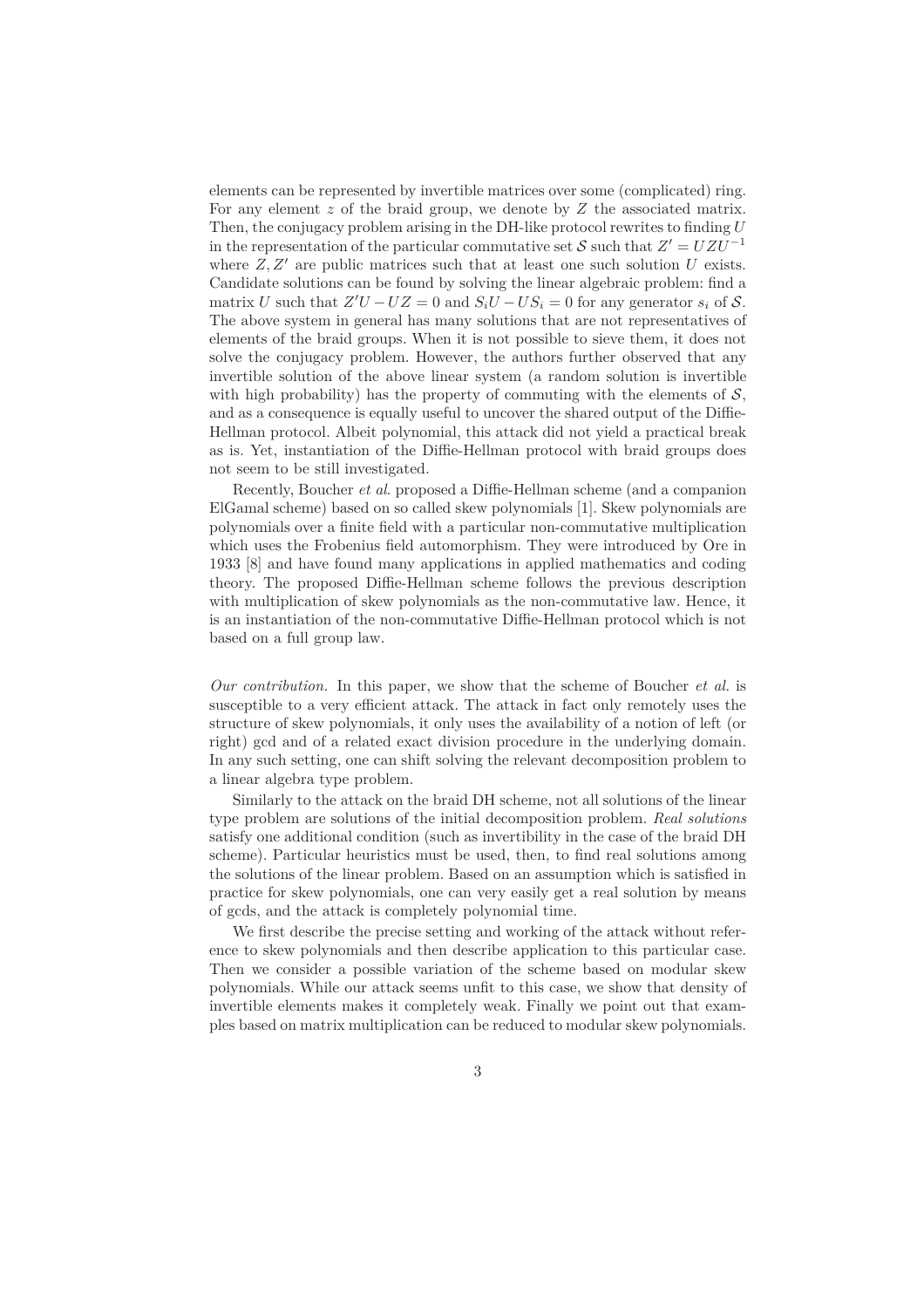Hence, although the attack looks general in nature, we could not produce another case of application of this attack, and we must leave it as an open problem.

# **2 General Strategy of the Attack**

### **2.1 The Invertible Case**

As a preliminary, let us consider the case when the commutative subsemigroup S is a group, that is, all its elements are invertible. In this case, a pair  $[u, v]$ in  $S \times S$  is a solution to the Diffie-Hellman decomposition problem for given *z* in *D* and *z'* in  $S \diamond z \diamond S$  if and only if  $z' = u \diamond z \diamond v$ , that is  $u' \diamond z' =$  $z \diamond v$  where  $u' = u^{-1}$ . (Let us denote public variables in bold letters.) As a consequence, when *S* is a group, the quadratic looking equation  $z' = u \circ z \circ v$  with unknown  $(u, v)$  can be directly turned into a linear looking equation  $u' \diamond z' =$  $z \diamond v$  with unknown  $(u' = u^{-1}, v)$ . Of course it is the case in braid groups, where one additionally has  $u' = v$ . Then, representing braid groups elements by matrices (see [3]), the linear looking equation is turned into a linear relation on matrices (over a ring), which can be solved as shown in [3]. Note that the attack may not solve the DH conjugacy problem. The same approach can also be used to find a linear invertible change of variables mapping two sets of quadratic multivariate equations over a field (which is a particular instance of the problem of 'isomorphism of polynomials' [9]). Quadratic multivariate polynomials can be represented by upper triangular matrices (with the same number of non-zero coefficients), and whenever a linear invertible change of coordinates *U* maps a quadratic polynomial  $p$  to a polynomial  $p'$ , it translates into the matrix identity  $P' = U^t P U$  (where superscript *t* denotes transposition). Since *U* is invertible, one can attack this problem by solving the linear equation  $VP' - PU = 0$  with unknown  $(V = (U^t)^{-1}, U)$ . It can easily be seen that roughly 3 independent pairs  $(p, p')$  with the same U only are heuristically needed to directly solve this problem (*i.e.* find a one-dimensional space of solutions). Higher degree cases can be attacked as well from the identity between degree 2 homogeneous parts. A less immediate attack to this problem was also developed in [10]. A similar attack was independently developed in [2].

### **2.2 The Setting of our Attack**

In this paper, we consider cases where the elements of *S* are not invertible, but breaking the Diffie-Hellman problem can also be shifted to solving a commutatortype (linear looking) equation. The basic structure of *D* that we need is that of *a domain with a computable notion of left (or right) gcd and computable left*  $(right)$  exact division (and  $S$  is a multiplicative commutative sub-semigroup). Here, domain means that it has no divisors of zero:  $u \diamond v = 0 \Rightarrow u$  or  $v = 0$ . Note that it needs not be a form of Euclidean ring.

Before we describe the attack, let us recall the problem hierarchy on which the protocol relies. The Diffie-Hellman problem is: given  $z_A = u_A \diamond z \diamond v_A$  and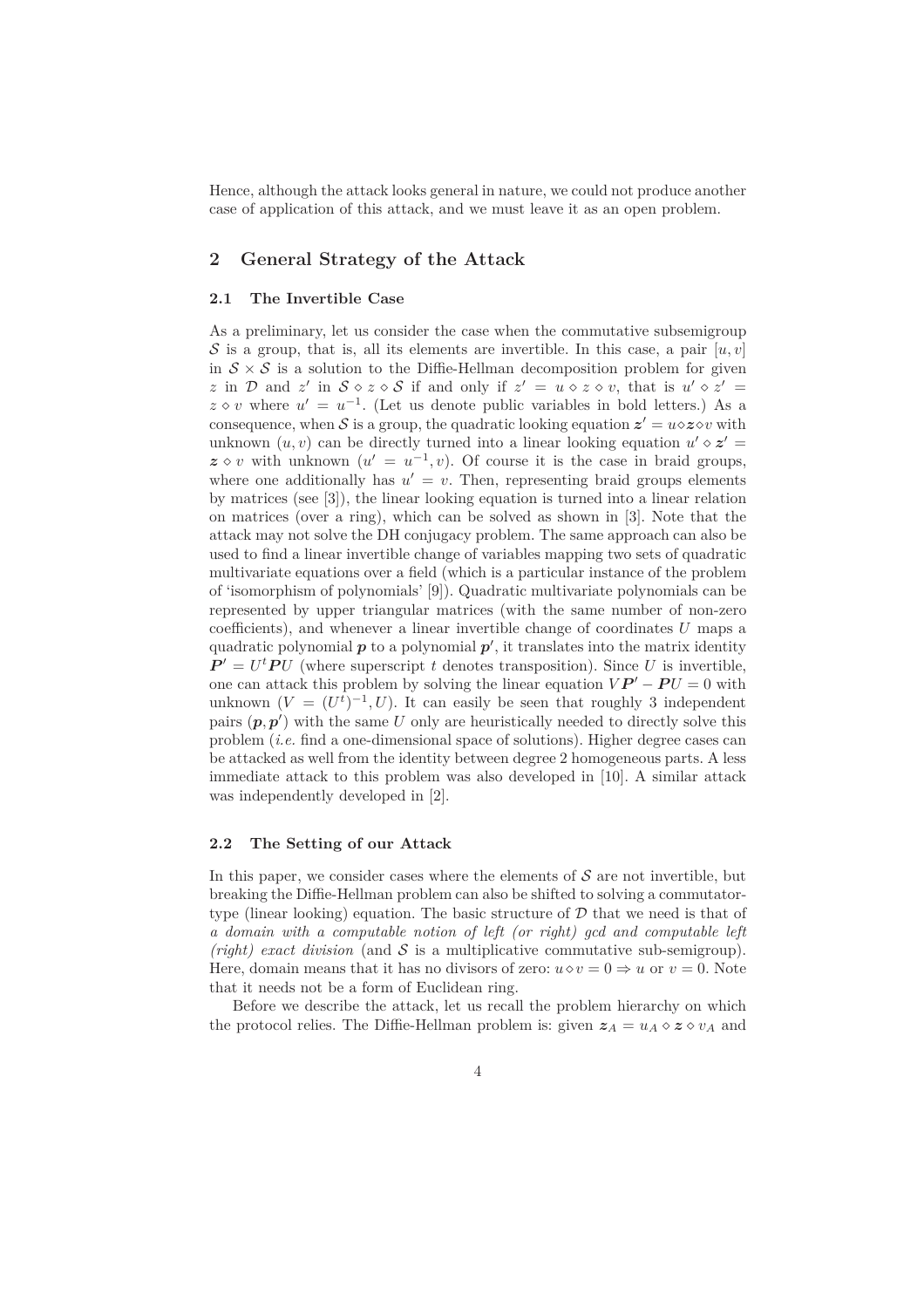$z_B = u_B \diamond z \diamond v_B$ , compute

$$
z_{AB} = u_A \diamond z_B \diamond v_A = u_B \diamond z_A \diamond v_B.
$$

A sufficient way of breaking the DH problem is the one of solving the decompositional problem arising in the Diffie-Hellman protocol: given z in  $D$  and z' in  $S \diamond z \diamond S$ , compute *u*, *v* in *S* such that  $z' = u \diamond z \diamond v$ . However, it was noted in [3,12] that breaking a relaxed variant of this problem is enough to break the DH problem: given  $\boldsymbol{z}$  in  $\mathcal D$  and  $\boldsymbol{z}'$  in  $\mathcal S \diamond \boldsymbol{z} \diamond \mathcal S$ , compute  $u, v$  *commuting with the elements of S* such that  $z' = u \diamond z \diamond v$ . Indeed, if an attacker can recover *u*<sup>'</sup><sub>*A*</sub>, *v*<sup>'</sup><sub>*A*</sub> commuting with the elements of *S* and such that  $z_A = u'_A \circ z \circ v'_A$ , she can compute

$$
u_A' \diamond z_B\diamond v_A' = u_B\diamond u_A' \diamond z \diamond v_A' \diamond v_B = u_B \diamond z_A \diamond v_B = z_{AB}.
$$

Hence, with obvious notation, the problem hierarchy is

DH *≤* RelaxedDecomposition-DH *≤* Decomposition-DH*.*

### **2.3 The Attack**

Now we describe the attack. Assume that  $D$  is a domain such that the left (or right) greatest common divisor of two elements always exists and can be computed efficiently and left (or right) exact division can performed efficiently. The attack originates from the following observation. Elements in the set *S ⋄*z*⋄S* are changed in a particular way when multiplying on the left (or on the right) by an element of *S*. This property is used to create the Diffie-Hellman protocol. Here we use it to attack the scheme. Let indeed  $\lambda$  be an arbitrary element of S. Then,

$$
\lambda \diamond (u \diamond z \diamond v) = u \diamond \lambda \diamond z \diamond v.
$$

Hence, we obtain another element which too has *u* as a left divisor. As a consequence, taking the left gcd of  $z' = u \diamond z \diamond v$  and  $\lambda \diamond z'$ , one obtains a (non-zero) multiple of *u*. The same can be done for any element  $\lambda$  of *S*. Let  $\lambda_1, \ldots, \lambda_s$ be generators of  $S$ . For  $S$  to be transmittable data, these generators must be in very practical number (which we do not consider). Let  $g$  be the left gcd of  $\{z', \lambda_1 \diamond z', \ldots, \lambda_s \diamond z'\}$ , obtained iteratively from pairwise left gcds. Hopefully, relying on the non-commutativity of  $z$  with the elements of  $S$ ,  $g$  might be  $u$ itself. It can happen that we actually have a way to distinguish between *u* and its non-trivial multiples. In this case and if  $g$  actually equals  $u$ , then we use the left exact division algorithm and get  $v$ , and the decomposition problem is already broken. Otherwise, let anyway *a* be such that  $g = u \diamond a$ . By using the exact division algorithm, we obtain  $m$  and  $m_i$ ,  $i = 1, \ldots, s$  such that

$$
\begin{cases}\nz' = g \diamond m \\
\lambda_i \diamond z' = g \diamond m_i.\n\end{cases} \n\tag{1}
$$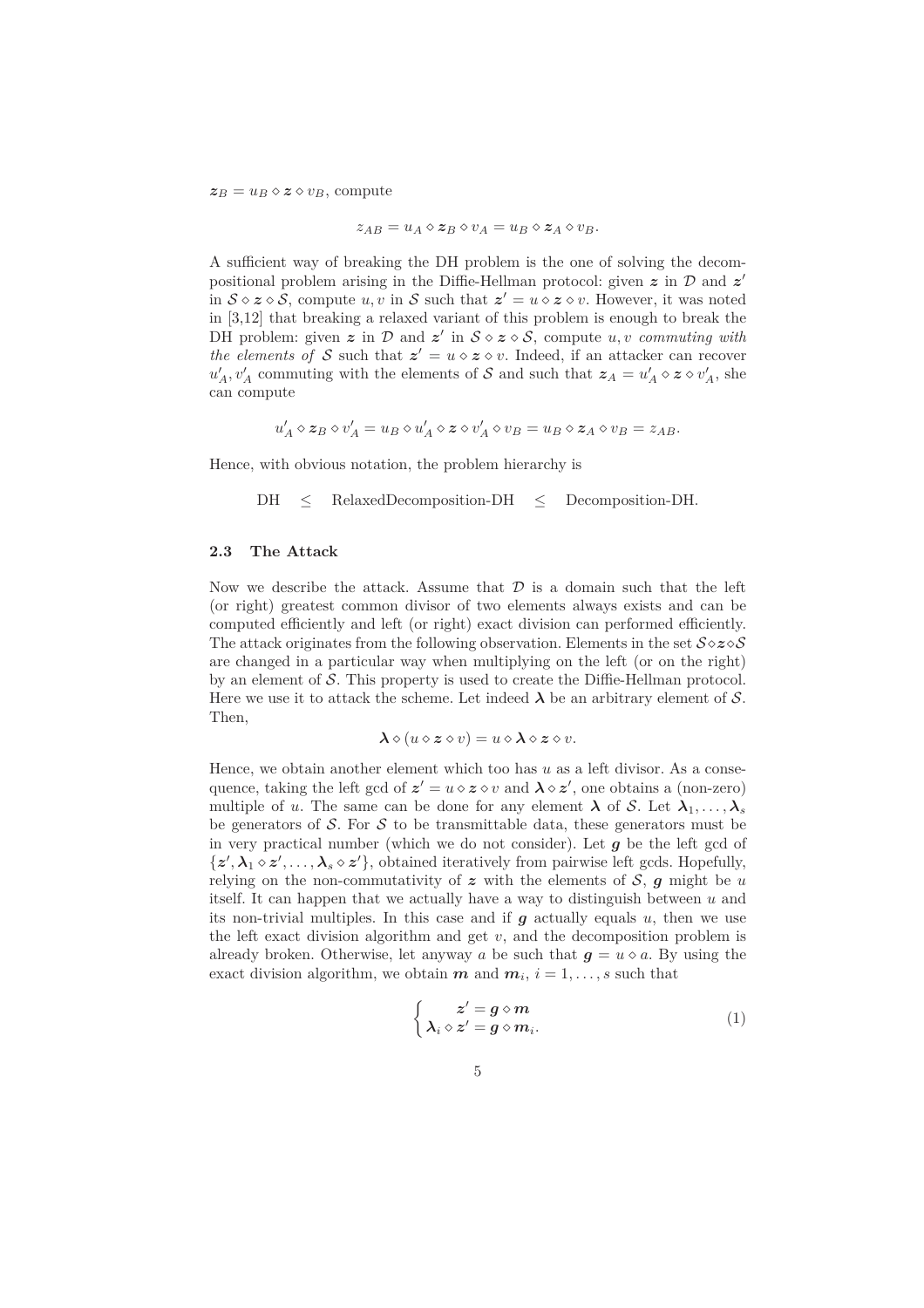Since there are no divisors of zero in  $D$ , this system of equations rewrites

$$
\begin{cases}\n z \diamond v - a \diamond m = 0 \\
 \lambda_i \diamond z \diamond v - a \diamond m_i = 0.\n\end{cases} (2)
$$

Hence we obtain a set of linear looking equations in the unknown  $(v, a)$ . Since relevant solutions  $v$  commute with  $S$ , one has the additional linear looking equations  $\lambda_i \diamond v - v \diamond \lambda_i$  for any  $i = 1, \ldots, s$ .

Not all solutions to these linear conditions, however, are solutions of the initial decomposition problem. This is because when shifting from the initial system (1) to the linear system (2), one loses the information that  $z \diamond v$  is a right divisor of  $z'$ . For instance, any linear combination of such solutions satisfies the linear conditions while not necessarily satisfying the divisibility condition.

Let divisor solutions refer to the linear solutions  $(v, a)$  such that  $z \diamond v$  is a right divisor of z *′* . We first show that any divisor solution is enough to break the relaxed decomposition problem. Assume indeed that the linear-looking system can be solved, and let  $(v', a')$  be an arbitrary divisor solution. By using the exact division algorithm, we get *u'* such that  $z' = u' \diamond z \diamond v'$ . From  $z \diamond v' = a' \diamond m$ , we find  $z' = u' \diamond a' \diamond m$ , and therefore we also have  $g = u' \diamond a'$ . Furthermore,  $u'$ commutes with all generators of *S*: from  $\lambda_i \diamond z \diamond v' = a' \diamond m_i$ , we get

$$
u' \diamond \lambda_i \diamond z \diamond v' = \mathbf{g} \diamond \mathbf{m}_i = \lambda_i \diamond z' = \lambda_i \diamond u' \diamond z \diamond v',
$$

and therefore  $u' \diamond \lambda_i = \lambda_i \diamond u'$ . As a consequence,  $(u', v')$  is a pair of elements that both commute with  $S$  and satisfy  $z' = u' \circ z \circ v'$ . Hence the relaxed decomposition problem is broken.

The only unproven step in the attack is the one of finding a divisor solution among the solution linear space. This part may only be heuristically approached. We first need to understand the structure of the solution linear space itself. Observe the following property.

*Property 1.* Let  $\tilde{C}(z)$  denote the set of pairs  $(c, c')$  such that  $z \diamond c = c' \diamond z$ . For any solution  $(v, a)$  of the linear looking equation  $z \diamond v - a \diamond m = 0$  and any  $(c, c')$  in  $\tilde{C}(z)$ , the pair  $(c \diamond v, c' \diamond a)$  is also a solution. As a consequence, the solutions of the equation  $z \diamond v - a \diamond m = 0$  are closed under left (coordinate-wise) multiplication by  $\tilde{\mathcal{C}}(z)$ . Of course, they are also closed under addition.

One easily sees that the property generalizes to solutions  $(v, a)$  of the complete linear system and left multiplication by  $I = \tilde{C}(z) \cap_i \tilde{C}(\lambda_i \diamond z) \cap (\cdot, \bar{S})$  where  $\bar{S}$ is the elements that commute with *S*. One easily checks that  $I = \tilde{C}(z) \cap (\bar{S}, \bar{S})$ . Also note that *I* is a ring for coordinate-wise addition and multiplication.

Additivity and left multiplication by *I* are degeneracies that are independent of the existential solution. Save these degeneracies, we expect the system of equations to be characteristic of the existential solution. Hence, we expect:

*Claim.* the solutions of the linear system are all spanned by a single generator through addition and left multiplication by *I*. Let  $(v_q, a_q)$  denote this generator.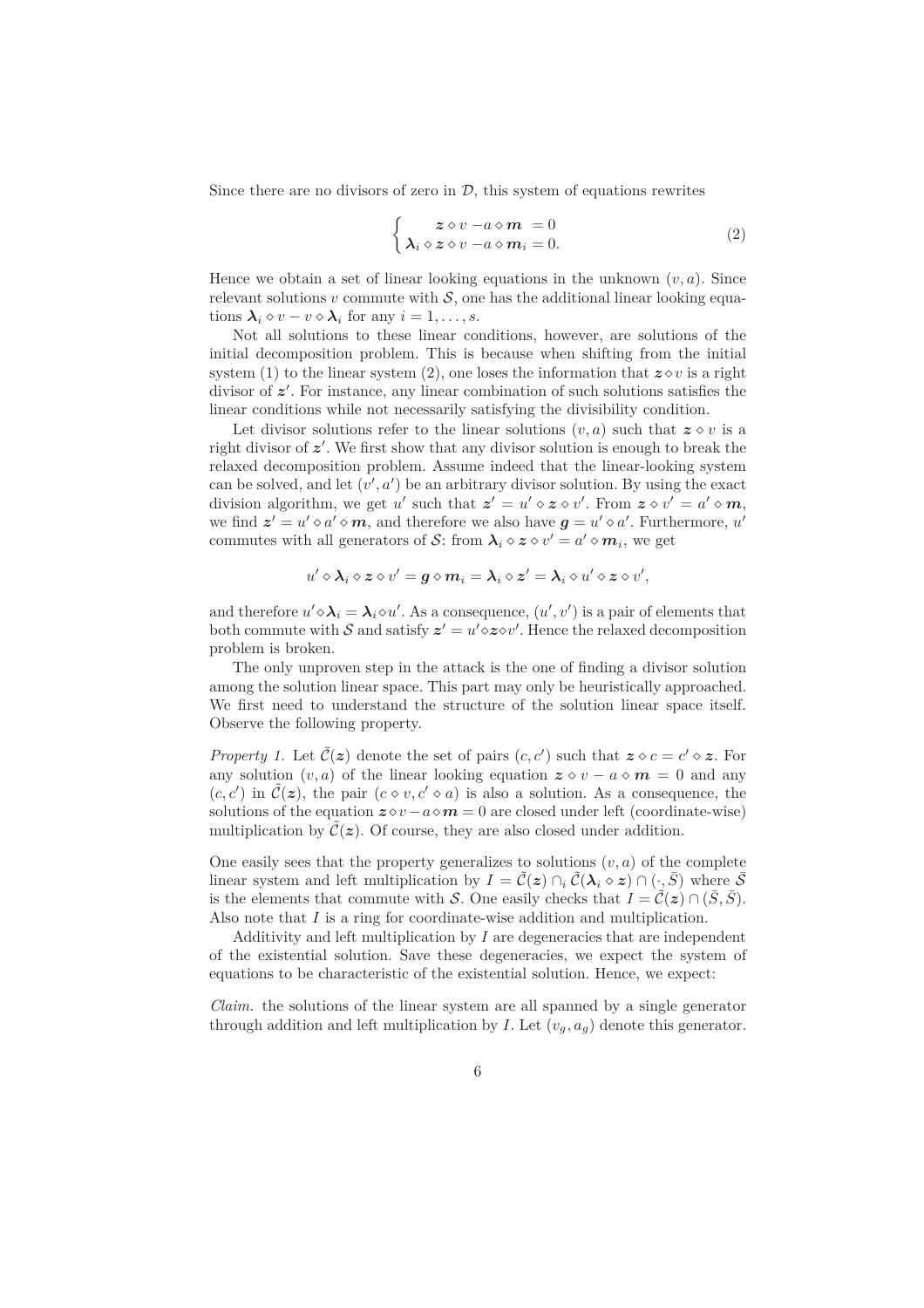Then, since *I* is a ring, the linear solutions write simply  $I \diamond (v_g, a_g)$ . For the existential solution  $(\hat{v}, \hat{a})$  in particular, there exists  $(\hat{c}, \hat{c}')$  in *I* such that  $(\hat{v}, \hat{a})$  =  $(\hat{c}, \hat{c}') \diamond (v_g, a_g)$ . This means that  $(v_g, a_g)$  is  $(\hat{v}, \hat{a})$  purged out of its factors in *I*. This shows that  $(v_g, a_g)$ , just like  $(\hat{v}, \hat{a})$ , is a divisor solution. The other ones are spanned by factors  $(c, c')$  related to left factors  $c$  of  $v$  or right factors  $c'$  of *u*. Finally note that  $(v_q, a_q)$  is a common right factor of all linear solutions and since it includes itself, it is in fact the right gcd of the linear solutions.

# **3 Application to Skew Polynomials Cryptosystems**

Diffie-Hellman and ElGamal-like schemes based on skew polynomials were recently presented at PQCrypto 2010 [1]. The Diffie-Hellman protocol follows the general construction described in the introduction and developed by the earlier group-based proposals. We first recall the particularities of skew polynomials and review the setting up of the cryptosystem. Then, we describe unrolling the attack in this particular case. Since the ElGamal scheme relies on the DH problem, we only consider the DH protocol.

### **3.1 Skew Polynomials**

Skew polynomials are polynomials over a finite field with a particular noncommutative inner product. Let  $\mathbb{F}_q$  denote the finite field with *q* elements, and *p* be the characteristic of the field. Automorphisms of  $\mathbb{F}_q$  are the so-called Frobenius maps which are powering to a power of  $p$ . Let  $\theta$  be such an automorphism. We denote by  $\star$  the inner product of skew polynomials. It is defined inductively for all  $a \in \mathbb{F}_q$  by  $X \star a = \theta(a)X$ . The ring of skew polynomials is sometimes denoted  $\mathbb{F}_q[X,\theta].$ 

The ring of skew polynomials is a left and right Euclidean domain, that is, there are both a left and a right Euclidean division algorithm. Using the Euclidean algorithms one can thus compute left and right greatest common divisors, and also perform exact division.

As priorly addressed, due to the non-commutativity of the inner product, skew polynomials admit many factorizations instead of a single one. The cardinality of the number of possible factorizations is expected to be exponential in the degree of the polynomial.

# **3.2 Generation of the Scheme**

For the sake of completeness, we recall part of the specification given in [1]. However the attack is not tied to any particular key generation.

A brute-force approach is suggested to construct the commutative subset *S*. One iteratively constructs a set of generators  $G_0, \ldots, G_s$  of small degree δ. At each step, a polynomial of degree  $\delta$  is picked at random and tested for commuting with the current set of generators. If it does, it increments the set of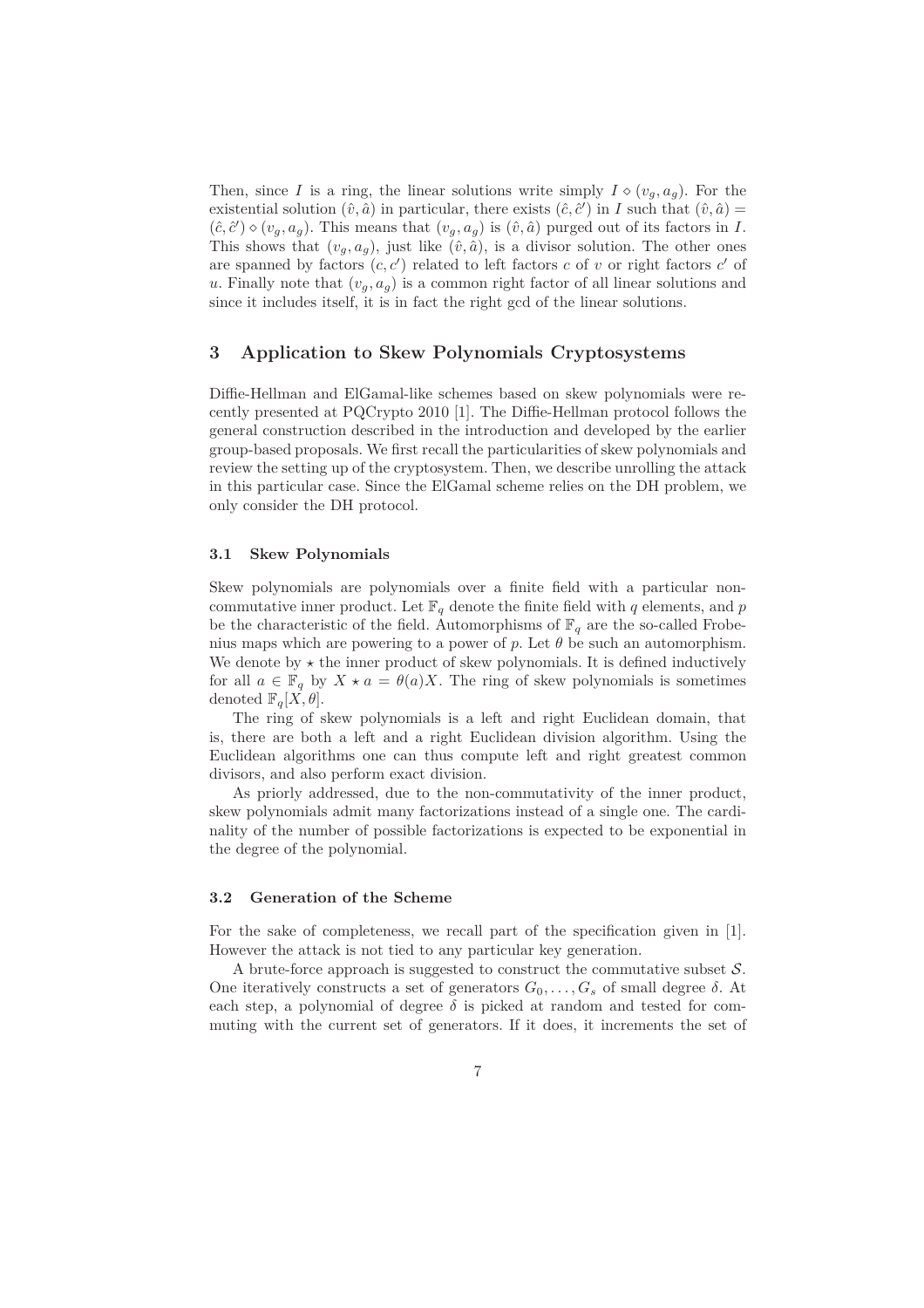generators, otherwise repeat. The set  $S$  is the commutative algebra spanned by these generators.

Let *d* be the security parameter of the protocol. A public polynomial  $Z$ of degree *d* is generated. At the execution of the Diffie-Hellman protocol, each participant selects two elements *U* and *V* in *S* with degree *d* through combination of the generators of *S*. More precisely, any picked element is a product of sums of products of the generators.

All tasks performed during the protocol can clearly be made practical, however the cost of generating a set of generators for *S* is quoted as a long computation without further detail. The proposed instantiation is with skew polynomials over  $\mathbb{F}_4$ , generators of *S* have degree  $\delta = 8$  or 9, and the protocol uses polynomials of degree  $d = 600$ . For these parameters, they give two examples of S through generator sets with  $\geq 90$  polynomials.

### **3.3 Commutativity Among Skew Polynomials**

Before we go on with the attack, it is useful to investigate commutation properties of skew polynomials.

There are particular skew polynomials that commute with any other. This subset is called the center and we denote it by  $C$ . A characterization of these elements can be found in [1]. Let *m* be the order of  $\theta$  (say the degree of  $\mathbb{F}_q$  over  $\mathbb{F}_p$  to simplify). Then, the center polynomials are the polynomials over  $\mathbb{F}_p$  and in the only powers of  $X^m$ .

$$
\mathcal{C} = \mathbb{F}_p[X^m].
$$

Also, for any polynomial  $P$ , let  $\mathcal{C}_P$  denote the set of polynomials that commute with *P*. Of course, *P* commutes with itself and the elements of the center. As a consequence,  $C_P$  contains the algebra generated by  $P$  and  $C$ , that is, the set of sums and multiples of elements of  $C$  and  $P$ . This algebra is a vector space over  $\mathbb{F}_p$ . On the other hand, if *P* has all its coefficients in  $\mathbb{F}_p$ , it commutes with any polynomial with coefficients in  $\mathbb{F}_p$ , not only itself and *C*. Hence,

$$
\begin{cases} \text{if } P \in \mathbb{F}_p[X], \ C_P \supseteq \mathbb{F}_p[X] \\ \text{otherwise}, \quad C_P \supseteq \langle \mathcal{C}, P \rangle = \mathcal{C}[P]. \end{cases}
$$

On the other hand, for any degree bound  $r$ , one can easily compute the elements of  $\mathcal{C}_P$  with degree  $\leq r$ . Indeed, the equation  $P \star Q = Q \star P$  in the degree  $\leq r$ indeterminate  $Q$  is a linear system over  $\mathbb{F}_p$ , and one can find its solutions through linear algebra. We ran experiments for many random choices of *P* (not with all coefficients in  $\mathbb{F}_p$ ) of degree  $\approx \delta = 8$  and we found that at least up to degree  $r = 30$  the elements of  $C_P$  in fact all were in  $C[P]$ . It suggests that when one picks generators for *S* during the key generation, one actually obtains polynomials in  $\mathcal{C}[P_0]$ , where  $P_0$  is any smallest degree polynomial in *S* modulo *C* (modulo is well defined for central polynomials). Hence it is pointless to generate this set by brute force. This is confirmed for the proposals of  $S$  in [1]: we respectively found  $P_0 = X^5 + X^3 + \alpha$  and  $P_0 = X^3 + X + \alpha$ .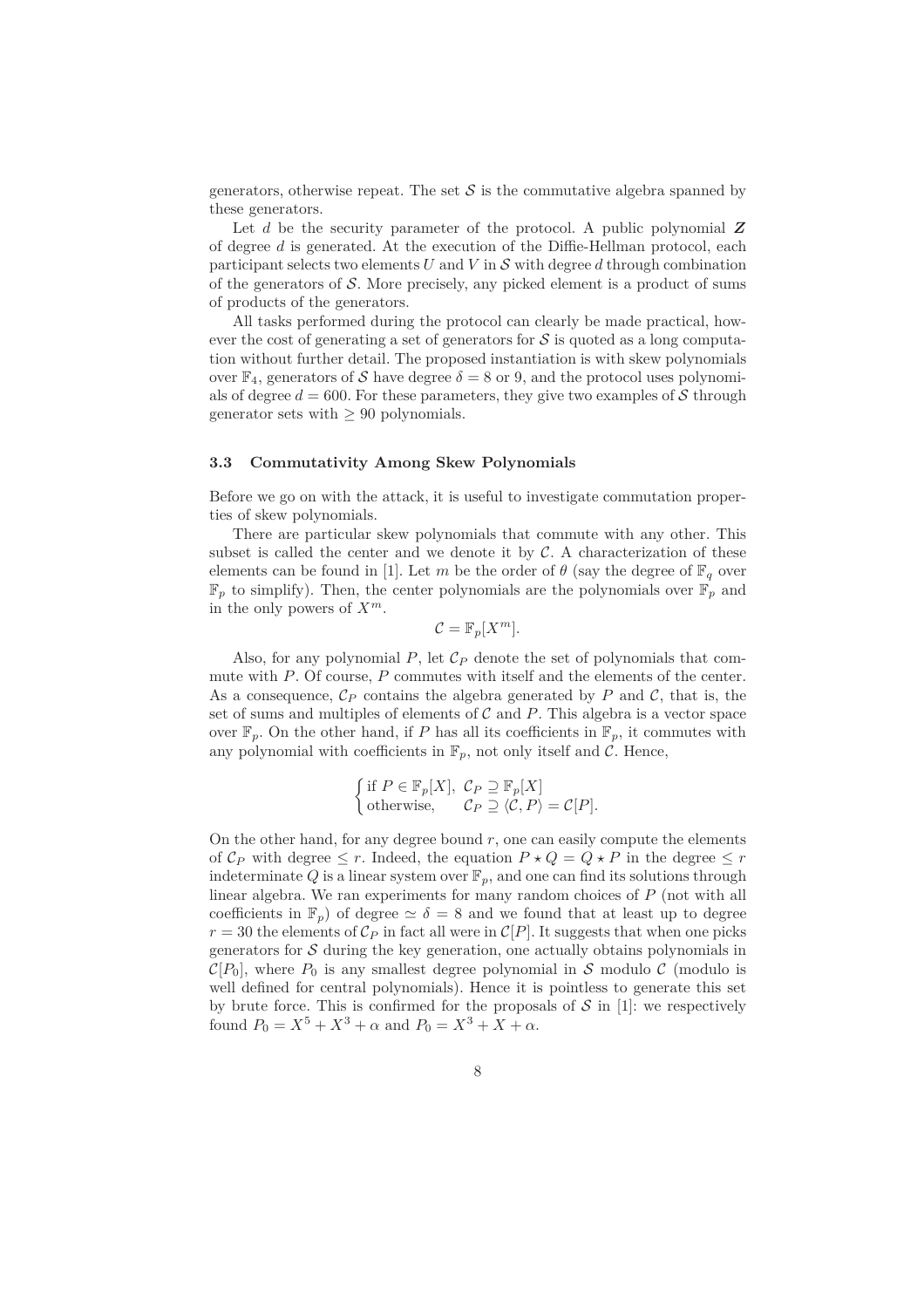#### **3.4 Unrolling the Attack**

Let  $\mathbf{Z}' = U \star \mathbf{Z} \star V$  be the data transmitted by one of the participants of the protocol. Our first step is to take the gcd of  $Z'$  and  $\Lambda_i \star Z'$  over all generators Λ*<sup>i</sup>* of *S*. Due to our previous comment on these generators having a common generator  $P_0$ , we actually take the gcd of  $\mathbf{Z}'$  and  $P_0 \star \mathbf{Z}'$ . We find a polynomial  $\mathbf{G}$ which is a right multiple of *U*: there exists a polynomial *A* such that  $G = U \star A$ . Also we compute  $M, M_0$  such that

$$
\begin{cases}\nZ' = G \star M \\
P_0 \star Z' = G \star M_0.\n\end{cases}
$$

Since the ring is a domain, one deduces from these equations,

$$
\begin{cases}\nZ \star V = A \star M \\
P_0 \star Z \star V = A \star M_0.\n\end{cases}
$$

In addition, one has  $P_0 \star V = V \star P_0$  since *V* commutes with *S*. These three equations are not linear over  $\mathbb{F}_q$ , as it would be with the usual product of polynomials, however they are linear alright over  $\mathbb{F}_p$ . Expanding these equations over  $\mathbb{F}_p$ , and degree bounding the search space according to the expected degree of the existential  $(V, A)$ , we can solve the system through linear algebra.

The output of the previous phase is a degree bounded restriction of the entire solution subspace of the linear system. Recall from Section 2.3 that the entire solution space is closed under left multiplication by  $I = \mathcal{C}(\mathbf{Z}) \cap (\bar{S}, \bar{S})$ . If the entire solution space indeed is monogeneous under linearity and left multiplication by *I*, then this generator is the lowest degree solution (*V, A*). Then, it can also be found as the right gcd of a linear basis of the bounded degree solution subspace.

We checked the previous expectations in practice with the recommended parameters and beyond. In any tested case, the bounded degree solution admitted only one lowest degree solution (up to  $\mathbb{F}_p$  multiples) and any other solution was a multiple of it by a central factor. It incidentally shows that  $I = \mathcal{C} \star (1,1)$  up to the fixed degree bound. Let  $(V_g, A_g)$  denote the found generator. We verified that it is a divisor solution and also that it is the right gcd of a linear basis of the bounded degree solutions. We also checked that  $(V_q, A_q)$  is the greatest central factor of the original solution  $(\hat{V}, \hat{A})$ . This greatest central factor can be extracted by taking the left gcd of  $(\hat{V}, \hat{A})$  and arbitrary left multiples of it.

The attack has theoretical complexity in (*md*) 3 . It takes about a minute with the recommended parameters and with a straightforward implementation in C++ using the NTL library [11].

# **4 The Case of Modular Skew Polynomials**

We consider a possible variation of the Diffie-Hellman protocol based on modular skew polynomials.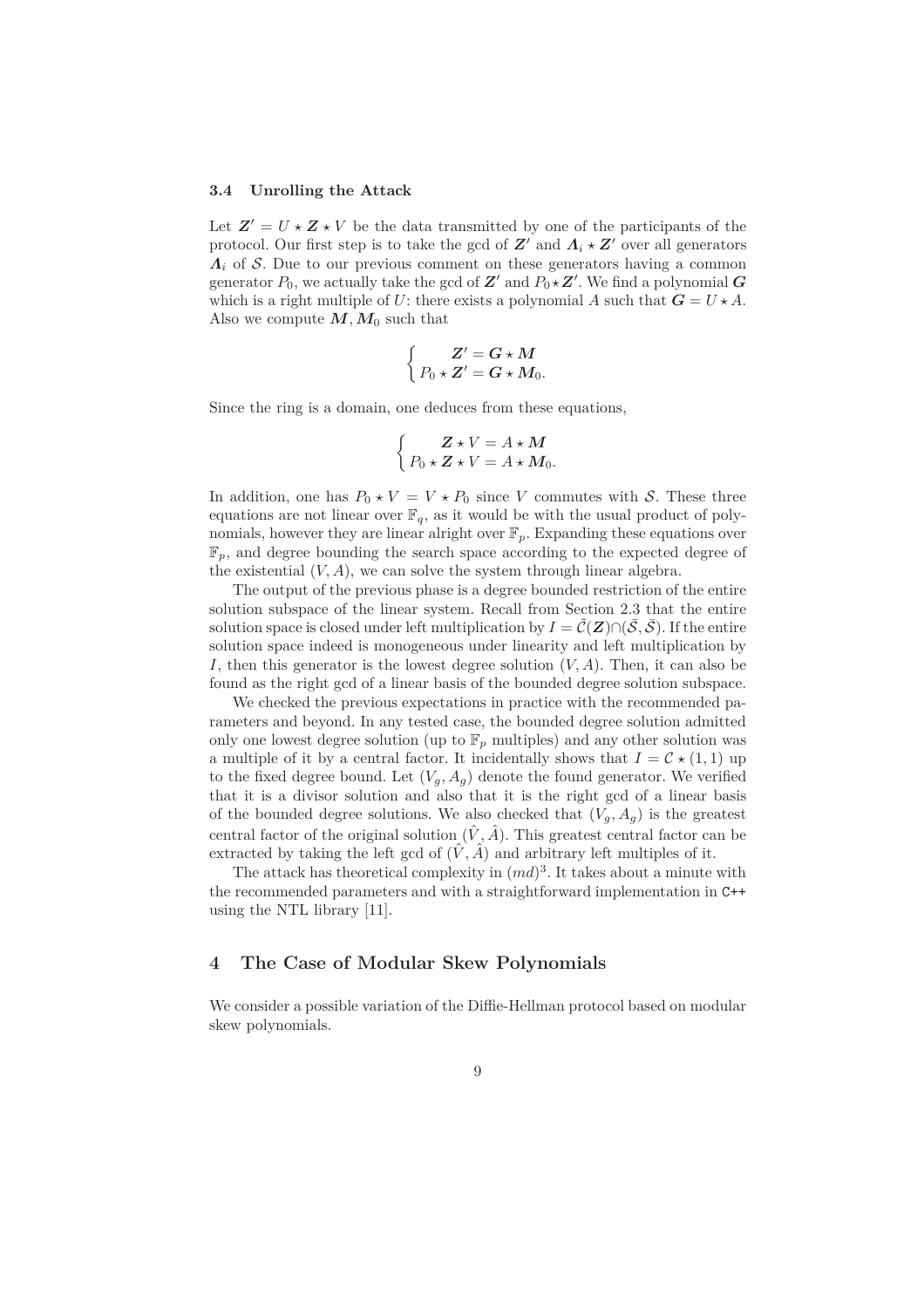#### **4.1 Constructing Modular Skew Polynomial Rings**

Let *R* denote a skew polynomial ring  $\mathbb{F}_q[X, \theta]$  and let *N* be an arbitrary element of *R*. Let  $\star N$  denote the set of left multiples of *N*. Congruence modulo  $\star N$  is an equivalence relation over  $R$  and the associated partition elements are called left classes modulo *N*. Obviously right classes can be defined all the same from *N*<sup>★</sup>. Reduction modulo  $\star N$  (resp. *N*<sup>★</sup>) can be performed by using the left (resp. the right) Euclidean division algorithm.

One awkward property of left classes is that they cannot be multiplied the ones with the others unless *N* commutes with their elements in a certain sense. Indeed, let  $U + \Lambda \star N$  and  $V + \Lambda' \star N$  be arbitrary reprensentatives of two classes. Their product

$$
(U + A \star N) \star (V + A' \star N) = U \star V + A \star N \star V + (U \star A' + A \star N \star A') \star N
$$

does not equal *U ⋆ V* modulo *⋆N* unless *Λ ⋆ N ⋆ V* is right divisible by *N*. Since *Λ* may be chosen arbitrarily, it means *N ⋆ V* is right divisible by *N*, or again that there exists *W* such that  $N * V = W * N$ . When such a *W* exists, we say that *N* quasi-commutes with *V* .

When we want the set of classes to itself be a (non-commutative) ring, we need N to quasi-commute with all elements of  $\mathcal{R}$ . Let  $\mathcal N$  denote the set of such *N*'s; we call it the quasi-center of  $\mathcal{R}$ . Observe that the elements with which *N* quasi-commutes is closed under the ring operations. Therefore, *N* quasicommutes with all elements of  $R$  if and only it quasi-commutes with  $X$  and all the constants. This yields an easy characterization of such polynomials *N*. If a constant *a* quasi-commutes with *N*, because of the degree, its dual element is also a constant *b*. For any *a*,

$$
N \star a = \sum_{i} n_i \theta^i(a) X^i = b \star N = \sum_{i} n_i b X^i
$$

implies that there is *k* such that all non-zero terms are at  $i \equiv k \mod m$  (where *m* is the order of  $\theta$ , assumed equal to the degree of  $\mathbb{F}_q$  over  $\mathbb{F}_p$ ). Next, we do the same with *X*: there are constants *a, c* such that

$$
N \star X = \sum_{i} n_i X^{i+1} = (aX + c) \star N = \sum_{i} (a\theta(n_i) + cn_{i+1})X^{i+1} + cn_0.
$$

Let *j* be the smallest *i* such that  $n_i \neq 0$ . Then,  $c.n_j = 0$  implies  $c = 0$ , and for any *i* such that  $n_i \neq 0$ ,  $a = n_i/\theta(n_i)$ . Let  $\bar{a}$  satisfy  $\bar{a}/\theta(\bar{a}) = a$ . Finally the quasi-center *N* is the union of the sets  $\mathcal{N}_{k,a} = \bar{a}X^k\mathcal{C}, k \in \{0, \ldots, m-1\}, a \in \mathbb{F}_q$ , where  $C = \mathbb{F}_p[X^m]$  is the center of *R*. More concisely, this is  $\bigcup_{k=0}^{m-1} \mathbb{F}_q X^k C$ .

For any polynomial *N* of the quasi-center, left and right multiples of *N* are just the same sets and classes modulo these sets are simply said classes modulo *N*. These classes form a ring, which we denote by  $\mathcal{R}_N$ .

# **4.2 The Modified Scheme**

Modular skew polynomial rings might be considered at the basis of a noncommutative Diffie-Hellman protocol following exactly the same construction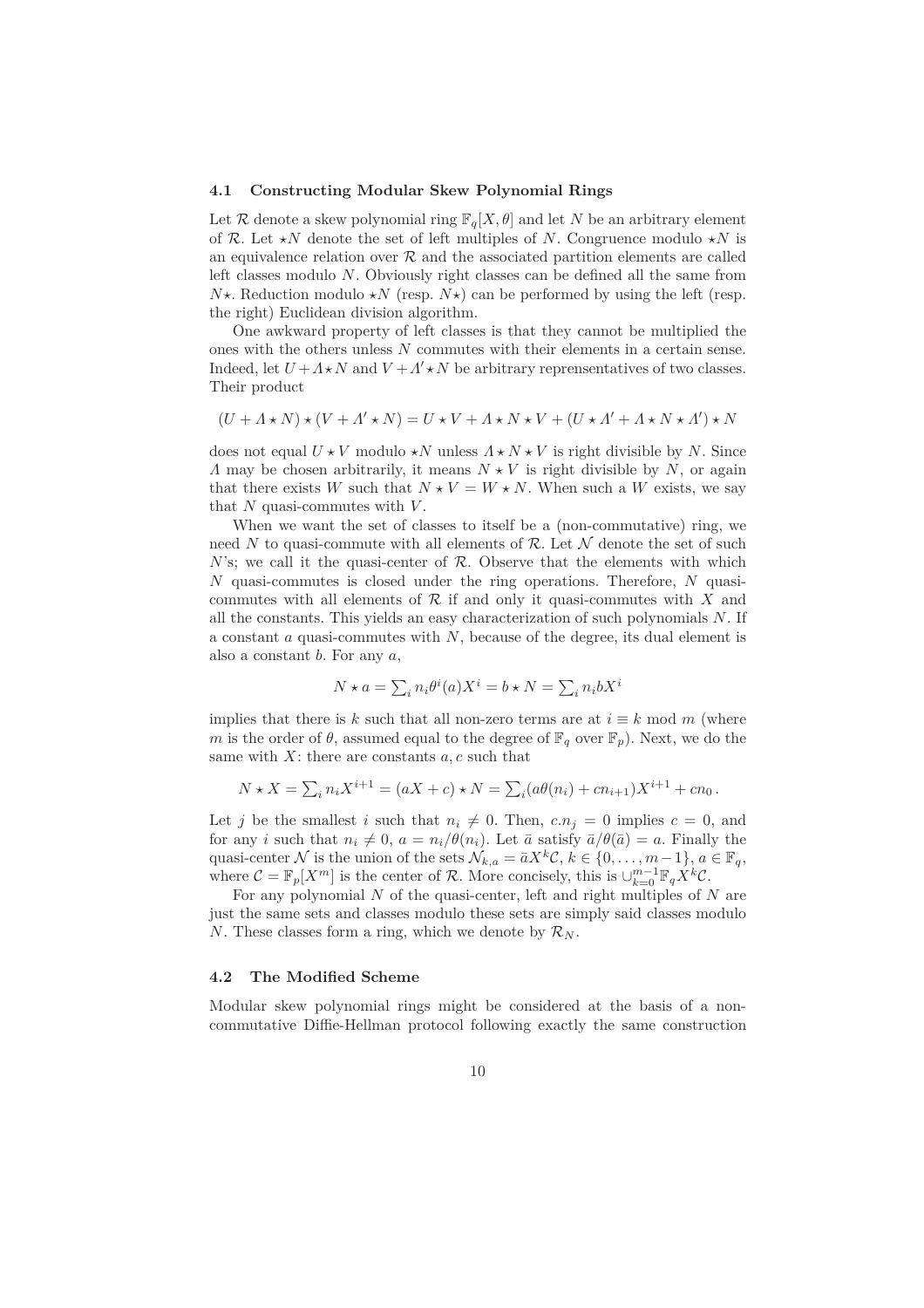as proposed in [1]. Let *d* denote the degree of *N*. Any class admits a unique representative with degree *< d*. Multiplication of classes is realized through multiplication of canonical representatives and subsequent reduction mod *N*. We denote this operation by *◦*.

A commutative set *S* may again be constructed by selecting commuting classes with canonical representatives of small degree *δ*. Since *δ* is a small constant while *d* is the security parameter, one can assume  $2\delta < d$ . In this case, the picked canonical representatives in fact commute without modulo. Then, following 3.3, these representatives are spanned over the center by a single polynomial  $P_0$ . Elements of *S* are arbitrary combinations of  $P_0$  over *C* reduced mod *N*.

### **4.3 First Remarks**

It is immediate that  $\mathcal{R}_N$  is not a domain: for any pairwise factorization  $U \star V$ of *N*, we get  $U \star V = 0$  mod *N* while neither *U* or *V* is divisible by *N*.

Now, by definition a class  $\bar{U}$  is a left factor of a class  $\bar{P}$  if  $\bar{P}$  lies in the image space of the map

$$
\mu(\bar{U}): \mathcal{R}_N \longrightarrow \mathcal{R}_N \bar{V} \longmapsto \bar{U} \circ \bar{V}.
$$

Recall the product  $\bar{U} \circ \bar{V}$  equals  $U \star V \mod N$  where *U* and *V* are arbitrary elements of  $\bar{U}$  and  $\bar{V}$ . Observe that the set  $U \star +N \star$  is independent of the particular *U* in  $\overline{U}$ . As a consequence, the left gcd *G* of *U* and *N* is independent of *U* in  $\overline{U}$ . Now, from  $U \star + N \star = G \star$ , we get that right multiples of *U* and *G* are the same mod *N*. As a consequence, the image of  $\mu(U)$  is the set *G* $\circ$ . Finally,

*Property 2.* the set of left factors of a class  $\overline{P}$  is the set of classes  $\overline{U}$  whose left gcd *G* with *N* is a left factor of the canonical representative  $\hat{P}$  of  $\overline{P}$ .

In particular, classes that are left coprime with *N* are left factors of any class (they are the units of the ring). As one can see, the relationship between divisors and multiples is very loose in  $\mathcal{R}_N$ . Then, the fact that a class  $\bar{Z}'$  is computed as  $\bar{U} \circ \bar{Z} \circ \bar{V}$  hardly carries information on the particular  $\bar{U}$  and  $\bar{V}$ . Therefore, there is not much information to be obtained in using gcds on  $\bar{Z}'$  and  $\bar{P}_0 \circ \bar{Z}'$ . Instead, since  $\overline{P}$  is loosely related to the initial  $(\overline{U}, \overline{V})$ , one may take advantage of the many equivalent pairs  $(\bar{U}, \bar{V})$ .

### **4.4 Attacking the Modular Decomposition**

Given a class  $\bar{Z}'$ , we search for a decomposition  $\bar{U} \circ \bar{Z} \circ \bar{V}$  where  $\bar{U}$  and  $\bar{V}$  are in  $\overline{S}$  (that is, commute with  $P_0$  mod *N*). At least one exists by construction of  $\bar{Z}^{\prime}$  and we expect many others.

We target pairs  $(\bar{U}, \bar{V})$  in  $\bar{S} \times \bar{S}$  such that (e.g.)  $\bar{U}$  is left coprime with N. Before going on, observe that being left or right coprime with  $N$  is the same when *N* is in the quasi-center. From *U* being left coprime with *N*, we get *W* such that  $U \circ W = \overline{1}$ . Then right multiplication by *U* is clearly injective (right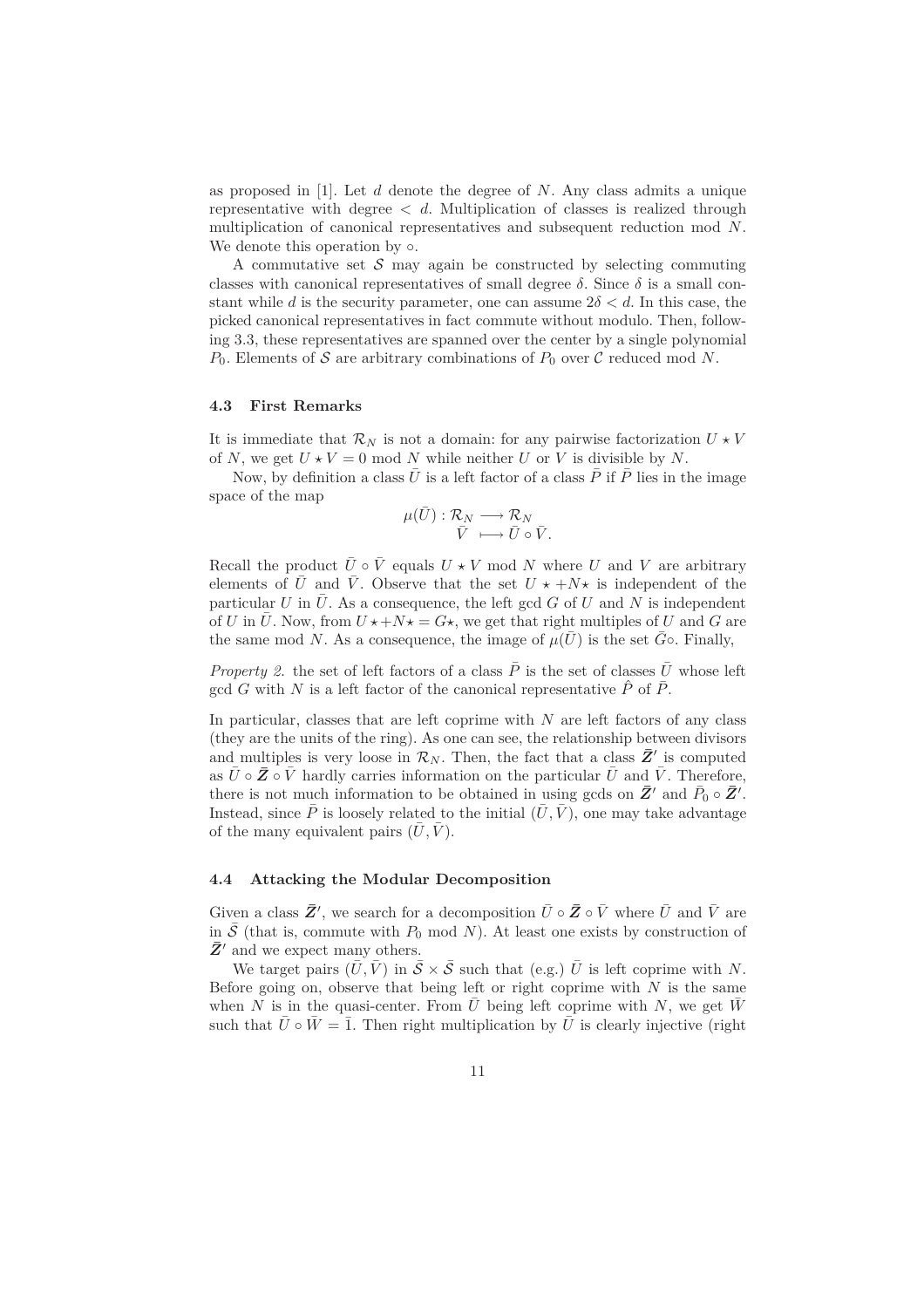multiply by  $\bar{W}$ ), and therefore bijective, and  $\bar{U}$  is right coprime with *N*. Using associativity, one also gets that the left and right inverses are the same.

Now, for any  $(\bar{U}, \bar{V})$  in  $\bar{S} \times \bar{S}$  where  $\bar{U}$  is coprime with *N*,

$$
\bar{Z}' = \bar{U} \circ \bar{Z} \circ \bar{V} \qquad \Longleftrightarrow \qquad \bar{W} \circ \bar{Z}' = \bar{Z} \circ \bar{V}.
$$

Also,  $\bar{U}$  commutes with  $\bar{P}_0$  iff  $\bar{W}$  commutes with  $\bar{P}_0$ . Therefore, the decompositional pairs  $(\bar{U}, \bar{V})$  in  $\bar{S} \times \bar{S}$  with  $\bar{U}$  invertible are in bijection with the solutions  $(\bar{W}, \bar{V})$  in  $\bar{S} \times \bar{S}$  of the linear equation  $\bar{W} \circ \bar{Z}' = \bar{Z} \circ \bar{V}$  with  $\bar{W}$  invertible.

For the attack to be successful, we simply need to extract a pair  $(\bar{W}, \bar{V})$  with an invertible  $\bar{W}$  from the solutions of the linear system. For this, we rely on the density of such pairs. First observe that restricting elements of pairs in  $\overline{S}$  can only negligibly impact the density of invertible elements. Indeed, the modular condition is exact for all classes whose canonical representative has degree under  $deg(N) - deg(P_0)$ . Since  $deg(P_0)$  asymptotically remains a small constant, the fraction of classes for which the condition involves *N* is negligible. Besides, we see no reason why the density of  $\bar{W}$  among solution pairs  $(\bar{W}, \bar{V})$  (not restricted to  $\bar{S}$ ) of the equation  $\bar{W} \circ \bar{Z}' = \bar{Z} \circ \bar{V}$  should differ from the global density.

*Claim.* The density of invertible  $\bar{W}$  among solutions  $(\bar{W}, \bar{V})$  in  $\bar{S} \times \bar{S}$  of  $\bar{W} \circ \bar{Z}' =$  $\bar{Z} \circ V$  is the same as the density of invertible classes in  $\mathcal{R}_N$ .

Although *N* can have many distinct irreducible left factors, these are a subcollection of all possible irreducible left factors of degree  $\deg(N)$  polynomials. As a consequence, we expect the fraction of classes left coprime with *N* to be asymptotically a constant close to 1. For the sake of intuition, for any  $u < d$ , the fraction of right multiples of degree *u* monic polynomial *L* among degree *< d* polynomials is  $q^{-u}$ . Then, the probability that two degree  $\lt d$  polynomials be both right multiples of *L* is  $q^{-2u}$ . Then, the probability that they not share a common left multiple of degree *u* is  $1 - q^u q^{-2u} = 1 - q^{-u}$ . We estimate the probability of they be coprime by the probability not to share degree 1 left factors: 1 *−* 1*/q*. This is our expectation of the density of invertible elements.

We checked the above properties in practice. We checked (through sampling) the density of invertible classes both among the left coordinates  $W$  of the solution space and among all classes. We found densities of the same order in both cases: equal in large characteristic and indeed close to  $1 - \frac{1}{q}$ , but slightly different in small characteristic. Hence, we could in any case extract a decompositional solution almost at once.

Interestingly, the attack can be slightly generalized. We may more generally target decompositional solutions  $(U, V)$  such that *U* has a right gcd with *N* not necessarily 1 but a target right factor *G* of *N* which commutes with  $P_0$  (for instance a central polynomial). Then, for any such  $\bar{U}$ , there exist  $\bar{W}$  such that  $\bar{W} \circ \bar{U} = \bar{G}$ . Since both  $\bar{U}$  and  $\bar{G}$  commute with  $P_0$ , the same holds for  $\bar{W}$ . Then, we simply compute solutions  $(\bar{W}, \bar{V})$  in  $\bar{S} \times \bar{S}$  of  $\bar{W} \circ \bar{Z}' = \bar{G} \circ \bar{Z} \circ \bar{V}$ , and extract  $\bar{W}$  such that the left gcd of  $\bar{W}$  and *N* is *G*.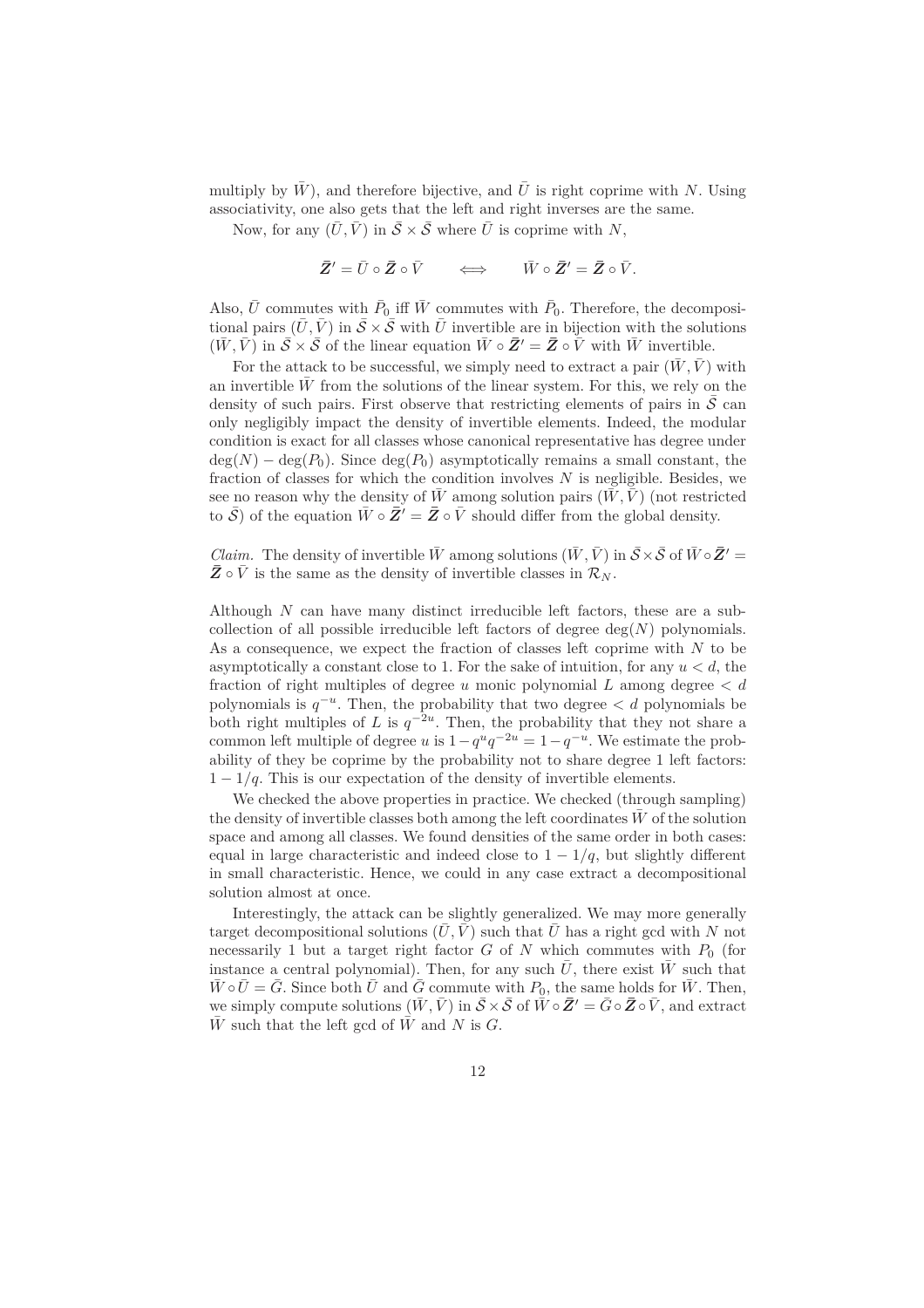# **5 Beyond the Case of Skew Polynomials?**

Another usual example of a non-commutative algebra are square matrices over a finite field. Then, the question arises as to whether this algebra can be used to build a non-commutative Diffie-Hellman protocol. We answer this question negatively by simply describing a well-known connection between square matrices over a finite field and modular skew polynomials (see for instance [4]): square matrices are modular skew polynomials with particular moduli.

Let  $\mathbb{F}_p$  be an arbitrary finite field and let  $\mathbb{F}_q = \mathbb{F}_{p^n}$  be the degree *m* extension field of  $\mathbb{F}_p$ . It is well-known that  $\mathbb{F}_q$  is an *m*-dimensional vector space over  $\mathbb{F}_p$ . Hence, fixing arbitrary basis elements of  $\mathbb{F}_q$  over  $\mathbb{F}_p$ , one can encode any element of  $\mathbb{F}_q$  into an *n*-dimensional vector. This correspondence also induces a one-toone correspondence between  $\mathbb{F}_p$ -linear maps on  $\mathbb{F}_q$  and  $\mathbb{F}_p$ -linear maps on  $(\mathbb{F}_p)^m$ . The latter simply are represented by  $m \times m$  matrices over  $\mathbb{F}_p$ . Hence, composition of  $\mathbb{F}_p$ -linear maps on  $\mathbb{F}_q$  is the same as matrix multiplication. We can now regard the ring of  $m \times m$  matrices over  $\mathbb{F}_p$  as the ring of  $\mathbb{F}_p$ -linear maps on  $\mathbb{F}_q$  for + and the composition of maps, which we denote by  $L_p(\mathbb{F}_q)$ .

We now describe a generator basis for  $L_p(\mathbb{F}_q)$ . It is well-known that powerings to the power of *p* are  $\mathbb{F}_p$ -linear bijections on  $\mathbb{F}_q$  called the Frobenius maps. We let *θ* be the first Frobenius map. Multiplication by an element of  $\mathbb{F}_q$  is also  $\mathbb{F}_p$ -linear. Therefore, linear combinations over  $\mathbb{F}_q$  of Frobenius maps (powers of  $\theta$ ) also are F*p*-linear. It can be seen that this representation is injective and finally, by a simple cardinality argument, one-to-one. As a consequence,  $L_p(\mathbb{F}_q)$  is the set of linear combinations over  $\mathbb{F}_q$  of the Frobenius maps,  $\sum_{i=0}^{m-1} a_i \circ \theta_i^i$ . These maps can be identified with polynomials  $\sum_{i=0}^{m-1} a_i X^i$ . Mapping the ring structure of  $L_p(\mathbb{F}_q)$  to these polynomials, one obtains the usual + law but multiplication following the identities  $X \circ a = \theta(a)X$  and  $X^n = 1$ . This is exactly the identities defining skew polynomials  $\mathbb{F}_q[X, \theta]$  modulo the center polynomial  $X^m - 1$ .

 ${m \times m}$  matrices over  $\mathbb{F}_p$ } =  $L_p(\mathbb{F}_q) = \mathbb{F}_q[X, \theta]/(X^m - 1)$ *.* 

# **Acknowledgements**

We wish to thank Pierre Loidreau for helpful discussion on the subject of skew polynomials at the early stage of this work. We also wish to thank the anonymous referees of PKC 2011 for their detailed and helpful comments.

# **References**

- 1. Delphine Boucher, Philippe Gaborit, Willi Geiselmann, Olivier Ruatta, and Felix Ulmer. Key exchange and encryption schemes based on non-commutative skew polynomials. In Nicolas Sendrier, editor, *PQCrypto*, volume 6061 of *Lecture Notes in Computer Science*, pages 126–141. Springer, 2010.
- 2. Charles Bouillaguet, Jean-Charles Faugère, Pierre-Alain Fouque, and Ludovic Perret. Differential-algebraic algorithms for the isomorphism of polynomials problem. Cryptology ePrint Archive, Report 2009/583, 2009. http://eprint.iacr.org/.